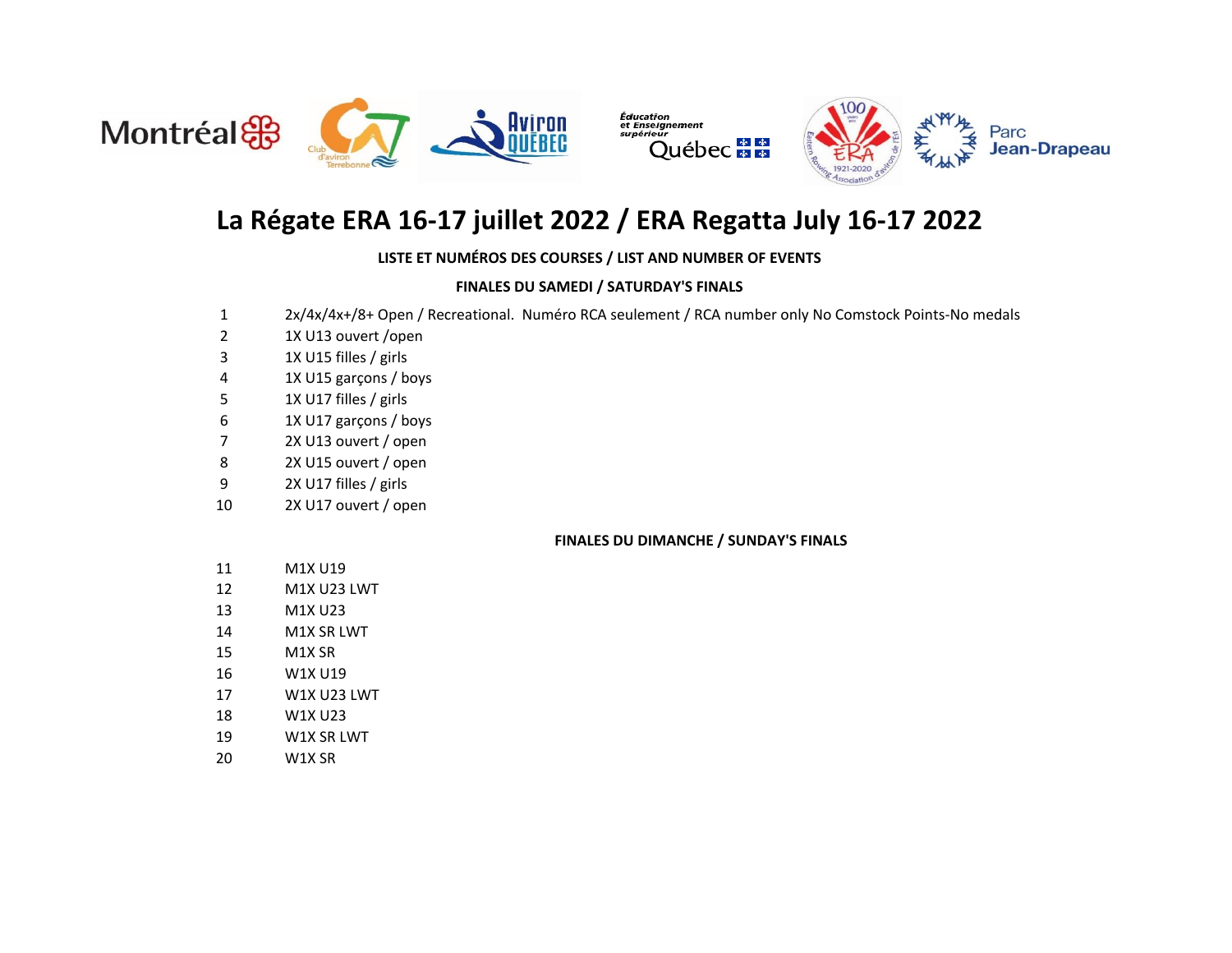



Éducation<br>et Enseignement<br>supérieur "eur<br>Québec <mark>≢ ≇</mark>



### **DIMANCHE / SUNDAY**

| 21 | M1X Master 50+       | 1000 m départ flottant / floating start (Henley Masters' age adjusted time system) |
|----|----------------------|------------------------------------------------------------------------------------|
| 22 | W1X Master 50+       | 1000 m départ flottant / floating start (Henley Masters' age adjusted time system) |
| 23 | M2X Master 21+       | 1000 m départ flottant / floating start (Henley Masters' age adjusted time system) |
| 24 | W2X Master 21+       | 1000 m départ flottant / floating start (Henley Masters' age adjusted time system) |
| 25 | M <sub>2</sub> -SR   |                                                                                    |
| 26 | W2-SR                |                                                                                    |
| 27 | M1X Master 21+       | 1000 m départ flottant / floating start (Henley Masters' age adjusted time system) |
| 28 | W1X Master 21+       | 1000 m départ flottant / floating start (Henley Masters' age adjusted time system) |
| 29 |                      | 4X U17 ouvert / open 1000 m départ flottant / floating start                       |
| 30 | $W4 - SR$            |                                                                                    |
| 31 | M4X U19              |                                                                                    |
| 32 | M4X SR               |                                                                                    |
| 33 | M4-SR                |                                                                                    |
| 34 | W2X U19              |                                                                                    |
| 35 | W2X SR LWT           |                                                                                    |
| 36 | W2X SR               |                                                                                    |
| 37 | $W8+SR$              |                                                                                    |
| 38 | $M8+SR$              |                                                                                    |
| 39 | 4+ U17 ouvert / open |                                                                                    |
| 40 | M2X U19              |                                                                                    |
| 41 | <b>M2X SR LWT</b>    |                                                                                    |
| 42 | M2X SR               |                                                                                    |
| 43 | W4X U19              |                                                                                    |
| 44 | W4X SR               |                                                                                    |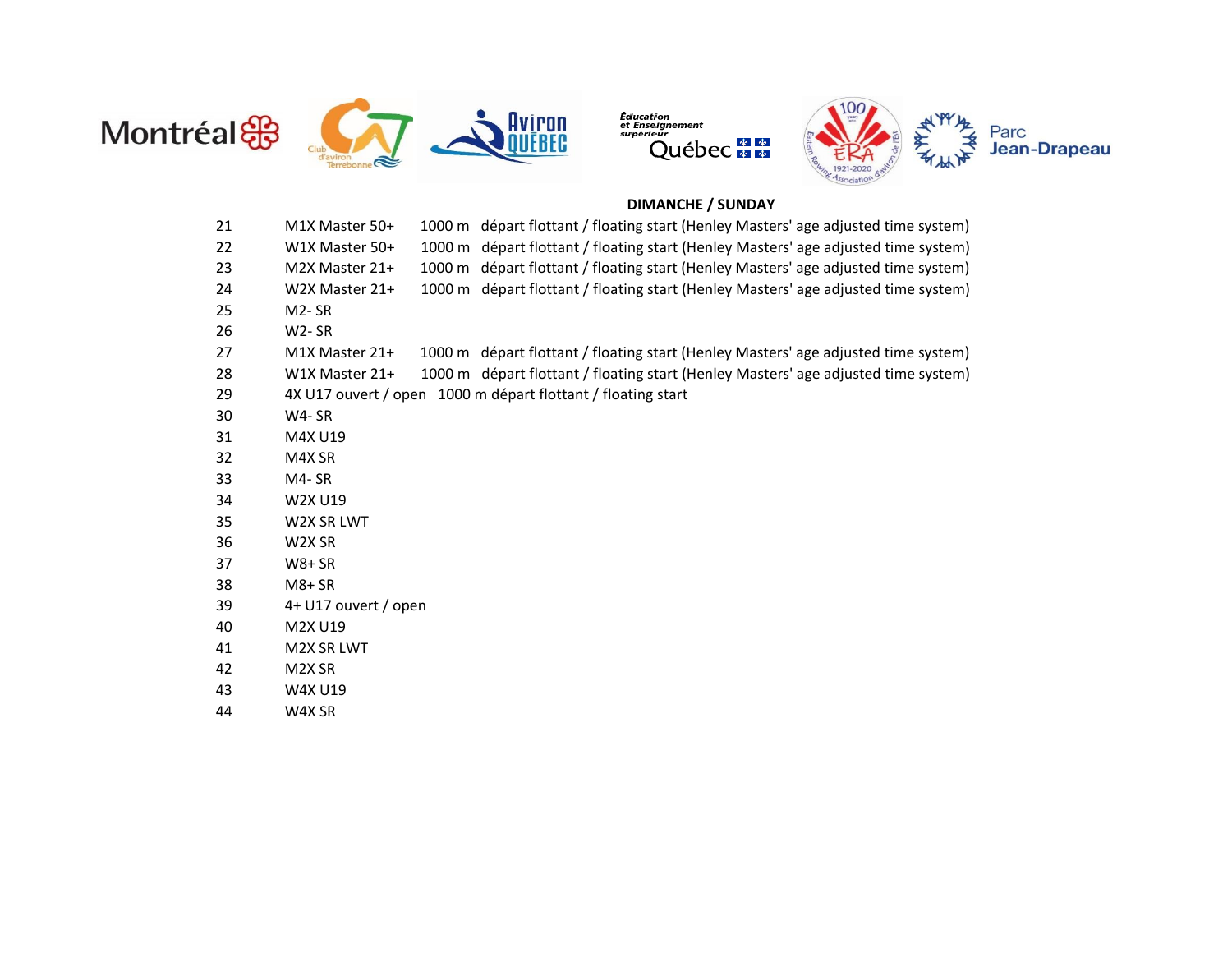

Éducation<br>et Enseignement<br>supérieur 



# **HORAIRE DÉTAILLÉ / DETAILED SCHEDULE**

| Approx.   | Event#                      | <b>SAMEDI / SATURDAY</b>                                                                                           |
|-----------|-----------------------------|--------------------------------------------------------------------------------------------------------------------|
| 7:00-7:45 |                             | ENTRAÎNEMENT - TRAINING                                                                                            |
| 6:00-7:30 |                             | Pesée des rameurs poids légers / Weigh-in for lightweight rowers                                                   |
| 07:30     |                             | Réunion des entraîneurs / coaches' meeting                                                                         |
| 08:30     |                             | 11-12-13-14-15 M1X C-L-M / T.T. 2000 m (Limite de 42 inscriptions / Limit 42 entries)                              |
|           |                             | 18 best times to semis, 19-24 in D. 25-30 in E, 31-36 in F and 37-42 in G finals                                   |
| 09:30     |                             | 16-17-18-19-20 W1X C-L-M / T.T. 2000 m (Limite de 42 inscriptions / Limit 42 entries)                              |
|           |                             | 18 best times to semis, 19-24 in D. 25-30 in E, 31-36 in F and 37-42 in G finals                                   |
| 10:30     | $2 - 3 - 4 - 5 - 6$         | 1X U13, U15, U17 C-L-M / T.T. 500 m (Limite de 60 inscriptions / Limit 60 entries)                                 |
|           |                             | 6 best times in A final, 7-12th times in B, 13-18th in C, 19-24th in D, 25-30th in E,                              |
|           |                             | 31-36th in F, 37-42th in G, 43-48th in H, 49-54th in I and 55-60th in J.                                           |
| 11:20     | $\mathbf{1}$                | 2x/4x/4x+/8+ Open / Recreational. No weigh-in, no proof of birthdate 1000 m départ flottant / floating start       |
| 11:30     | $7 - 8 - 9 - 10$            | 2X U13, U15, U17 tous/all 500 m Qualifications si nécessaire / Heats if necessary départ flottant / floating start |
| 12:00     | 11-12-13-14-15 Finale G M1X |                                                                                                                    |
| 12:10     | 11-12-13-14-15 Finale F M1X |                                                                                                                    |
| 12:20     | 11-12-13-14-15 Finale E M1X |                                                                                                                    |
| 12:30     | 11-12-13-14-15 Finale D M1X |                                                                                                                    |
| 12:40     | 16-17-18-19-20 Finale G W1x |                                                                                                                    |
| 12:50     | 16-17-18-19-20 Finale F W1x |                                                                                                                    |
| 13:00     | 16-17-18-19-20 Finale E W1x |                                                                                                                    |
| 13:10     | 16-17-18-19-20 Finale D W1x |                                                                                                                    |
| 13:30     | $2 - 3 - 4 - 5 - 6$         | Finale F 1X U13 Mixte / U15 F / U15 G / U17 F / U17 G 500 m départ flottant / floating start                       |
| 13:40     | $2 - 3 - 4 - 5 - 6$         | Finale E 1X U13 Mixte / U15 F / U15 G / U17 F / U17 G 500 m départ flottant / floating start                       |
| 13:50     | $2 - 3 - 4 - 5 - 6$         | Finale D 1X U13 Mixte / U15 F / U15 G / U17 F / U17 G 500 m départ flottant / floating start                       |
| 14:00     | $2 - 3 - 4 - 5 - 6$         | Finale C 1X U13 Mixte / U15 F / U15 G / U17 F / U17 G 500 m départ flottant / floating start                       |
| 14:10     | $2 - 3 - 4 - 5 - 6$         | Finale B 1X U13 Mixte / U15 F / U15 G / U17 F / U17 G 500 m départ flottant / floating start                       |
| 14:20     | $2 - 3 - 4 - 5 - 6$         | Finale A 1X U13 Mixte / U15 F / U15 G / U17 F / U17 G 500 m départ flottant / floating start                       |
| 14:40     |                             | 11-12-13-14-15 SF1 M1X 1st plus three fastest times in A Final . 7th to 12th times in B. 13th to 18th times in C.  |
| 14:50     |                             | 11-12-13-14-15 SF2 M1X 1st plus three fastest times in A Final . 7th to 12th times in B. 13th to 18th times in C.  |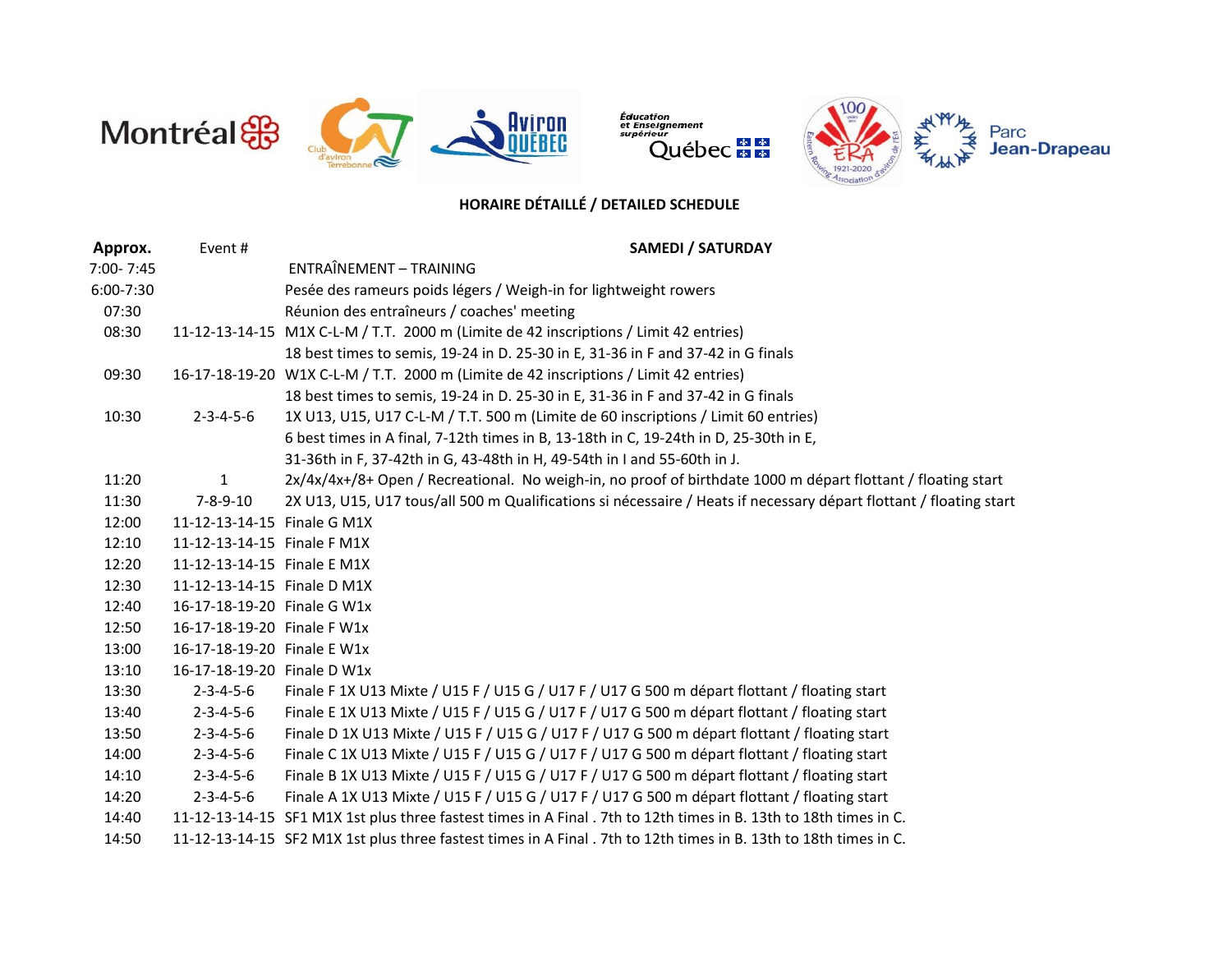



| Approx. | Event# | <b>SAMEDI / SATURDAY</b>                                                                                          |
|---------|--------|-------------------------------------------------------------------------------------------------------------------|
| 15:00   |        | 11-12-13-14-15 SF3 M1X 1st plus three fastest times in A Final . 7th to 12th times in B. 13th to 18th times in C. |
| 15:10   |        | 16-17-18-19-20 SF1 W1X 1st plus three fastest times in A Final . 7th to 12th times in B. 13th to 18th times in C. |
| 15:20   |        | 16-17-18-19-20 SF2 W1X 1st plus three fastest times in A Final . 7th to 12th times in B. 13th to 18th times in C. |
| 15:30   |        | 16-17-18-19-20 SF3 W1X 1st plus three fastest times in A Final . 7th to 12th times in B. 13th to 18th times in C. |
| 15:50   |        | 2X U13 ouvert / open 500 m départ flottant / floating start                                                       |
| 16:00   | 8      | 2X U15 ouvert / open 500 m départ flottant / floating start                                                       |
| 16:10   | 9      | 2X U17 filles / girls 500 m départ flottant / floating start                                                      |
| 16:20   | 10     | 2X U17 ouvert / open 500 m départ flottant / floating start                                                       |
|         |        |                                                                                                                   |
| 17:00   |        | PRÉSENTATION DES MÉDAILLES 1X et 2X U13, U15 et U17 MEDALS PRESENTATION                                           |
|         |        |                                                                                                                   |

17:00-18:30 ENTRAÎNEMENT – TRAINING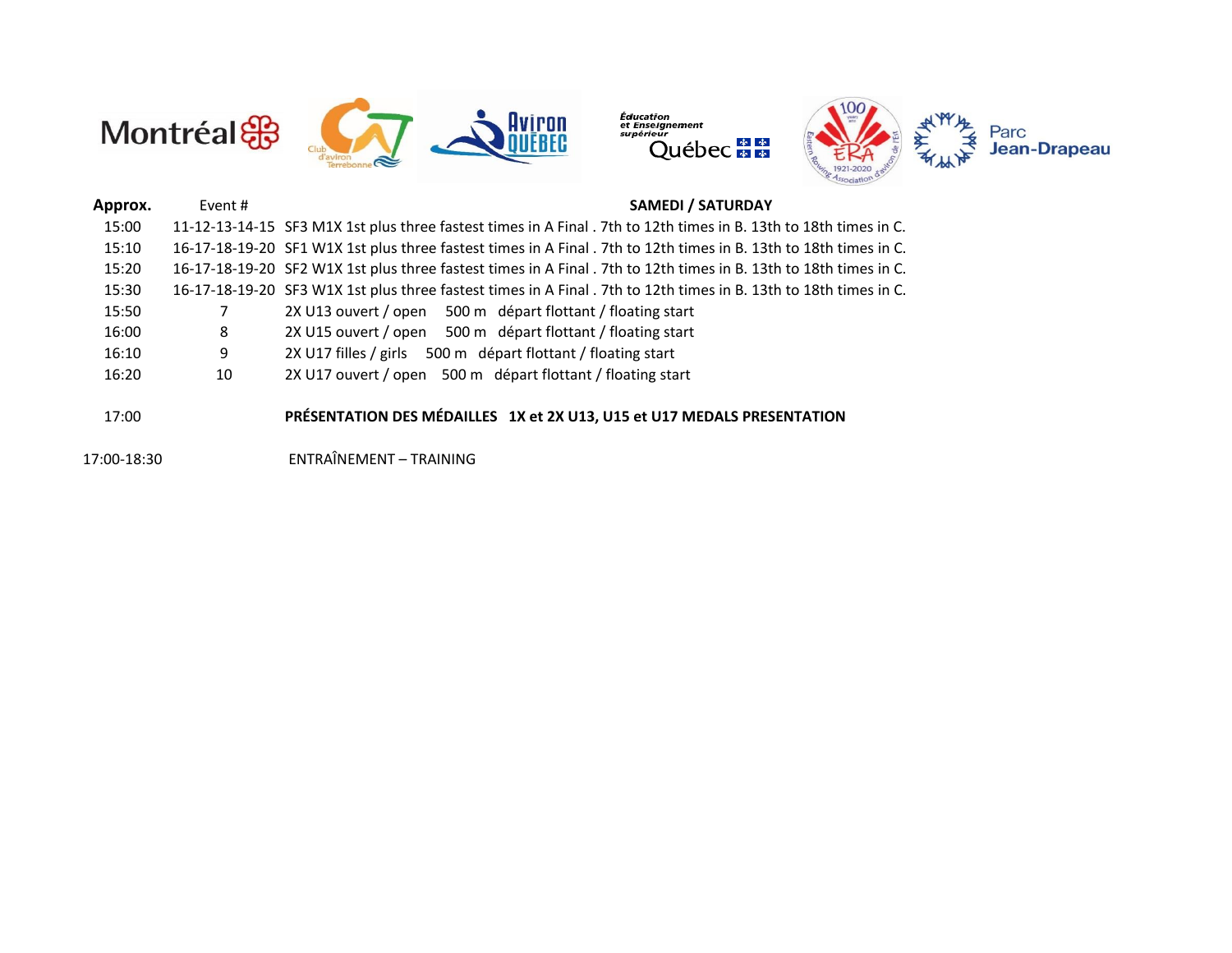

Éducation<br>et Enseignement<br>supérieur "eur<br>Québec <mark>≢ ≇</mark>



| Approx.   | Event#                      | <b>DIMANCHE / SUNDAY</b>                                                                                               |
|-----------|-----------------------------|------------------------------------------------------------------------------------------------------------------------|
| 7:00-7:45 |                             | ENTRAÎNEMENT - TRAINING                                                                                                |
| 6:30-8:00 | 13:30-15:00                 | Pesée des rameurs poids légers et des barreurs / Weigh-in for lightweight rowers and coxswains                         |
| 07:30     |                             | Réunion des entraîneurs / coaches' meeting                                                                             |
| 08:30     | 23                          | Heat 1 Men Master 2X 21+ 1000 m départ flottant / floating start (Henley Masters' age adjusted time system)            |
| 08:36     | 23                          | Heat 2 Men Master 2X 21+ 1000 m départ flottant / floating start (Henley Masters' age adjusted time system)            |
| 08:42     | 24                          | 1000 m départ flottant / floating start (Henley Masters' age adjusted time system)<br>Heat 1 Women Master 2X 21+       |
| 08:48     | 24                          | Heat 2 Women Master 2X 21+ 1000 m départ flottant / floating start (Henley Masters' age adjusted time system)          |
| 09:00     | 11-12-13-14-15 Finale C M1X |                                                                                                                        |
| 09:10     | 11-12-13-14-15 Finale B M1X |                                                                                                                        |
| 09:20     | 11-12-13-14-15 Finale A M1X |                                                                                                                        |
| 09:30     | 16-17-18-19-20 Finale C W1X |                                                                                                                        |
| 09:40     | 16-17-18-19-20 Finale B W1X |                                                                                                                        |
| 09:50     | 16-17-18-19-20 Finale A W1X |                                                                                                                        |
| 10:10     | 27                          | Heat 1 Men Master 1X 21+ 1000 m départ flottant / floating start (Henley Masters' age adjusted time system)            |
| 10:18     | 27                          | 1000 m départ flottant / floating start (Henley Masters' age adjusted time system)<br>Heat 2 Men Master 1X 21+         |
| 10:26     | 28                          | Heat 1 Women Master 1X 21+ 1000 m départ flottant / floating start (Henley Masters' age adjusted time system)          |
| 10:34     | 28                          | Heat 2 Women Master 1X 21+ 1000 m départ flottant / floating start (Henley Masters' age adjusted time system)          |
| 10:42     | 29                          | Heat 1 4X U17 ouvert / open 1000 m si nécessaire / If neccessary                                                       |
| 10:50     | 29                          | Heat 2 4X U17 ouvert / open 1000 m si nécessaire / If neccessary                                                       |
| 11:10     | 40-41-42                    | Heat 1 M2X : 1st plus two fastest times in A Final. 7-12th times in B. 12-18th in C. 19-24th in D. (Limite 24 entries) |
| 11:20     | 40-41-42                    | Heat 2 M2X : 1st plus two fastest times in A Final. 7-12th times in B. 12-18th in C. 19-24th in D. (Limite 24 entries) |
| 11:30     | 40-41-42                    | Heat 3 M2X : 1st plus two fastest times in A Final. 7-12th times in B. 12-18th in C. 19-24th in D. (Limite 24 entries) |
| 11:40     | 40-41-42                    | Heat 4 M2X : 1st plus two fastest times in A Final. 7-12th times in B. 12-18th in C. 19-24th in D. (Limite 24 entries) |
| 11:52     | 21                          | Finale M1X Master 50+<br>1000 m départ flottant / floating start (Henley Masters' age adjusted time system)            |
| 12:00     | 22                          | Finale W1X Master 50+<br>1000 m départ flottant / floating start (Henley Masters' age adjusted time system)            |
| 12:10     | 34-35-36                    | Heat 1 W2X : 1st plus two fastest times in A Final. 7-12th times in B. 12-18th in C. 19-24th in D. (Limite 24 entries) |
| 12:20     | 34-35-36                    | Heat 2 W2X : 1st plus two fastest times in A Final. 7-12th times in B. 12-18th in C. 19-24th in D. (Limite 24 entries) |
| 12:30     | 34-35-36                    | Heat 3 W2X : 1st plus two fastest times in A Final. 7-12th times in B. 12-18th in C. 19-24th in D. (Limite 24 entries) |
| 12:40     | 34-35-36                    | Heat 4 W2X : 1st plus two fastest times in A Final. 7-12th times in B. 12-18th in C. 19-24th in D. (Limite 24 entries) |
| 12:50     | 31-32                       | Heat 1 M4X : 1st plus 3 fastest times in A Final. 7th-12th times in B Final. 13th-18th times in C Final. No D final.   |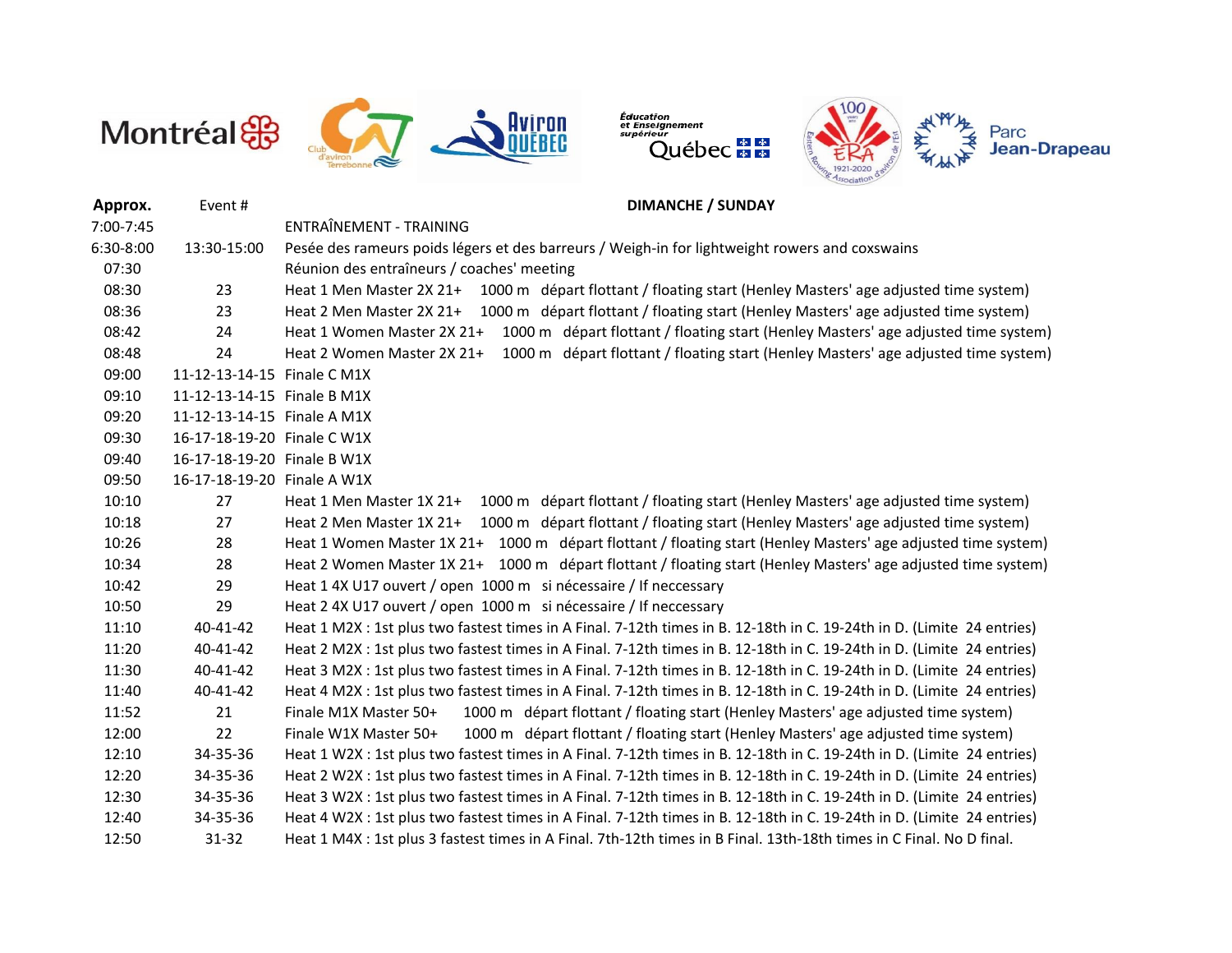



Éducation<br>et Enseignement<br>supérieur rer<br>Québec <mark># #</mark>



### **Approx.** Event # **DIMANCHE / SUNDAY**

| 13:00 | $31 - 32$ | Heat 2 M4X : 1st plus 3 fastest times in A Final. 7th-12th times in B Final. 13th-18th times in C Final. No D final. |
|-------|-----------|----------------------------------------------------------------------------------------------------------------------|
| 13:10 | 31-32     | Heat 3 M4X : 1st plus 3 fastest times in A Final. 7th-12th times in B Final. 13th-18th times in C Final. No D final. |
| 13:30 | 23        | Finale Men Master 2X 21+ 1000 m départ flottant / floating start (Henley Masters' age adjusted time system)          |
| 13:36 | 24        | Finale Women Master 2X 21+ 1000 m départ flottant / floating start (Henley Masters' age adjusted time system)        |
| 13:40 | 43-44     | Heat 1 W4X : 1st plus 3 fastest times in A Final. 7th-12th times in B Final. 13th-18th times in C Final. No D final. |
| 13:50 | 43-44     | Heat 2 W4X : 1st plus 3 fastest times in A Final. 7th-12th times in B Final. 13th-18th times in C Final. No D final. |
| 14:00 | 43-44     | Heat 3 W4X : 1st plus 3 fastest times in A Final. 7th-12th times in B Final. 13th-18th times in C Final. No D final. |
| 14:10 | 25        | Finale M2-                                                                                                           |
| 14:20 | 26        | Finale W2-                                                                                                           |
| 14:32 | 27        | Finale 1 Men Master 1X 21+ 1000 m départ flottant / floating start (Henley Masters' age adjusted time system)        |
| 14:40 | 28        | Finale 1 Women Master 1X 21+ 1000 m départ flottant / floating start (Henley Masters' age adjusted time system)      |
| 14:48 | 29        | Finale 4X U17 ouvert / open 1000 m                                                                                   |
| 15:00 | 30        | Finale A W4-                                                                                                         |
| 15:10 | $31 - 32$ | Finale C M4X                                                                                                         |
| 15:20 | 31-32     | Finale B M4X                                                                                                         |
| 15:30 | 31-32     | Finale A M4X                                                                                                         |
| 15:40 | 33        | Finale A M4-                                                                                                         |
| 15:50 | 34-35-36  | Finale D W2X                                                                                                         |
| 16:00 | 34-35-36  | Finale C W2X                                                                                                         |
| 16:10 | 34-35-36  | Finale B W2X                                                                                                         |
| 16:20 | 34-35-36  | Finale A W2X                                                                                                         |
| 16:30 | 37        | Finale A W8+ SR                                                                                                      |
| 16:40 | 38        | Finale A M8+ SR                                                                                                      |
| 16:50 | 39        | Finale 4+ U17 ouvert / open                                                                                          |
| 17:00 | 40-41-42  | Finale D M2X                                                                                                         |
| 17:10 | 40-41-42  | Finale C M2X                                                                                                         |
| 17:20 | 40-41-42  | Finale B M2X                                                                                                         |
| 17:30 | 40-41-42  | Finale A M2X                                                                                                         |
| 17:40 | 43-44     | Finale C W4X                                                                                                         |
| 17:50 | 43-44     | Finale B W4X                                                                                                         |
| 18:00 | 43-44     | Finale A W4X                                                                                                         |
| 18:10 |           | PRÉSENTATION DU TROPHÉE COMSTOCK / PRESENTATION OF THE COMSTOCK TROPHY                                               |
|       |           |                                                                                                                      |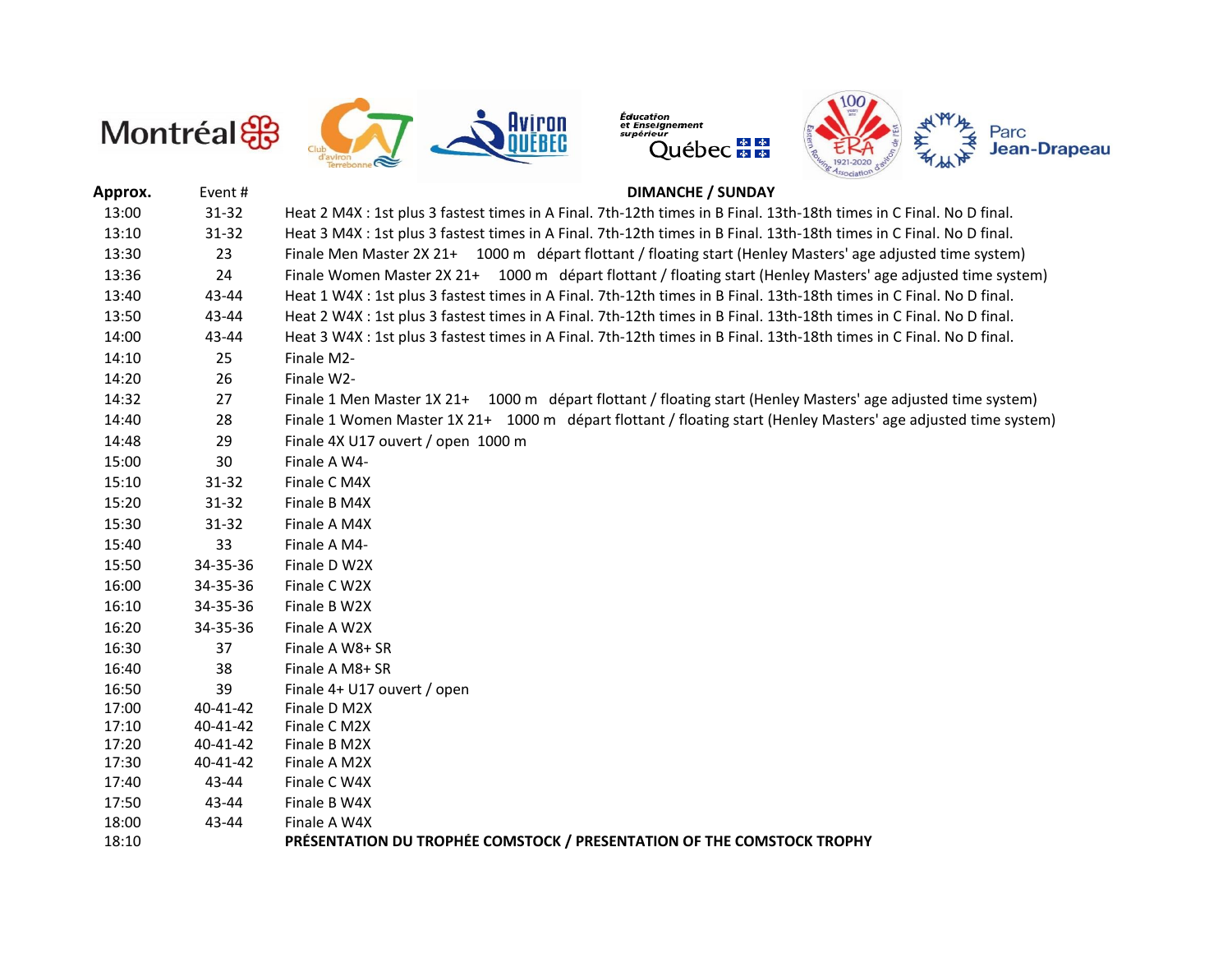



### **RÈGLEMENTS / RULES (English below)**

Le système de progression pour les skiffs est différent de celui des autres courses. Voir vis-à-vis chacune des courses À l'exception des courses 1X et 2X Masters, toutes les courses sont disputées en format NRCs : des équipages JR ou SR poids légers pourraient participer à une finale avec des athlètes SR. Catégories en 1x : U13 mixte, U15, U17, U19, U23, U23-L, SR et SR-L hommes et femmes (15 catégories). À l'exception des Maîtres, tous les 1X doivent compléter un contre-la-montre (CLM) le samedi matin. Catégories en 1x Maîtres : 21+ et 50+ hommes et femmes (4 catégories) Catégories en 2X U13 ouvert, U15 ouvert, U17 filles, U17 ouvert, U19 (h et f), SR-L (h et f), SR (h et f) et Maîtres (h et f) (12 catégories) Catégories en 4X : U15 ouvert, U17 ouvert, U19 (h et f), SR (h et f) et Masters (h et f) (8 catégories) Catégories en 2- : SR hommes et femmes (2 catégories) Catégories en 4- : SR pour hommes et femmes (2 catégories) Catégorie en 4+ : U17 ouvert (1 catégorie) Catégories en 8+ : SR pour hommes et femmes (2 catégories) Une course récréative : 2X, 4X ou 8+ ouvert (1 catégorie) Pas de médailles, pas de points Comstock. Membership RCA obligatoire. AUCUN participant dans deux courses dont les heures de départ sont séparées par moins de 40 minutes. AUCUN bateau utilisé dans deux courses dont les heures de départ sont séparées par moins de 40 minutes. L'ordre des départs prévu au programme ne peut être modifié. Le comité organisateur se réserve le droit de retirer des finales C-D-E-F-G. Les clubs ont la responsabilité de s'assurer que leurs équipages se présentent à la commission de contrôle au maximum 30 minutes avant le départ de leur course. Pensez à louer des bateaux dès maintenant !!!!! Après les courses, il n'y a pas de zone de récupération sur l'eau, mais la salle d'ergomètres devrait être ouverte. Points pour le trophée Comstock 6 Bateaux ou plus : 1er, 6 pts; 2e, 5 pts; 3e, 4 pts; 4e, 3 pts; 5e, 2 pts et 6e, 1 pt. 5 Bateaux : 1er, 6 pts; 2e, 4 pts; 3e, 3 pts; 4e, 2 pts et 5e, 1 pt. 4 Bateaux : 1er, 6 pts; 2e, 3 pts; 3e, 2 pts et 4e, 1 pt. 3 Bateaux : 1er, 6 pts; 2e, 2 pts et 3e, 1 pt. 2 Bateaux : 1er, 6 pts et 2e, 1 pt. Les règlements de course de RCA s'appliquent. Les exceptions sont indiquées plus bas.

Les points sont multiplies par 1,25 en 2x et 2-; par 1,5 en 4x et 4- et par 2 en 8+.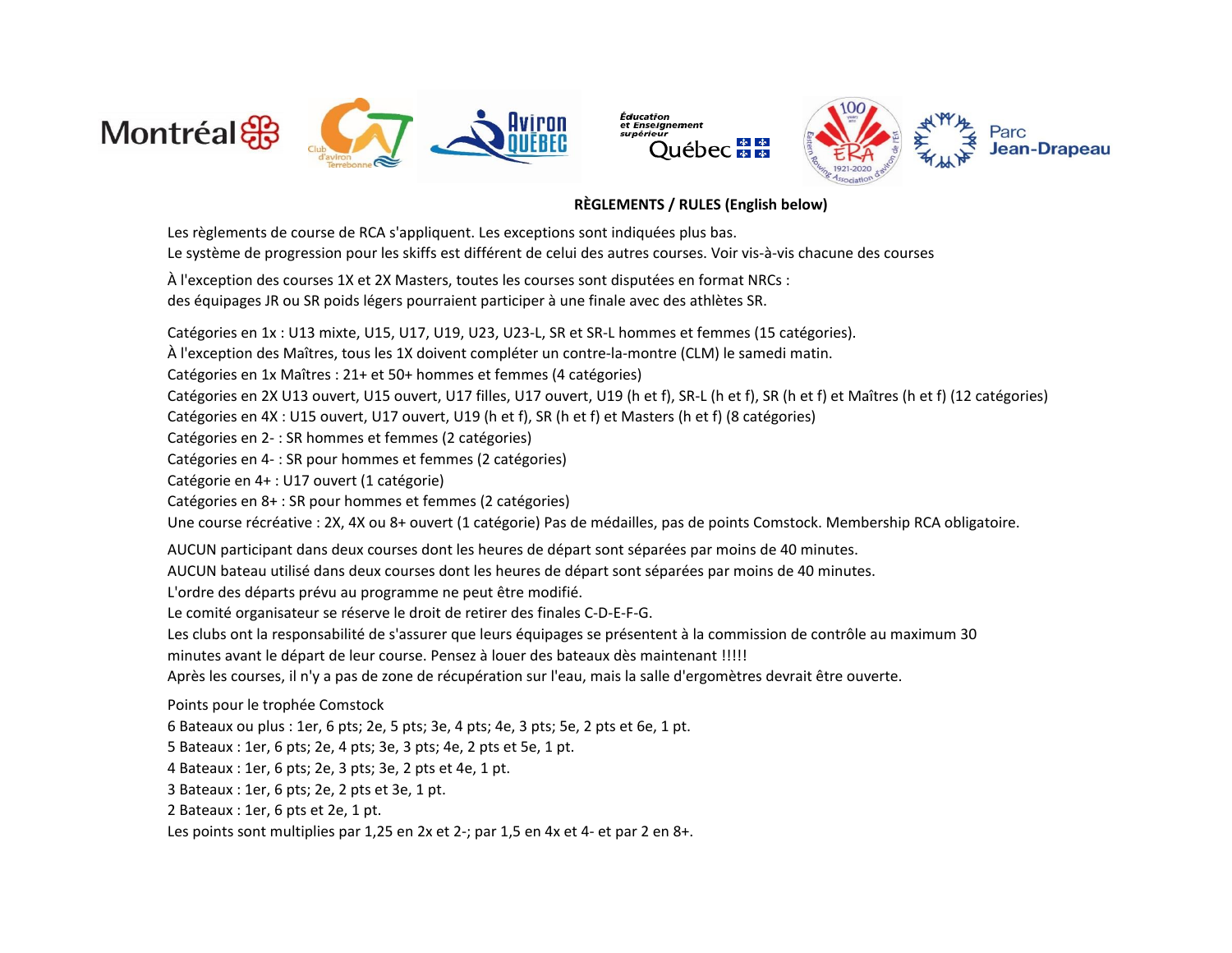

Les clubs peuvent faire des points avec un seul bateau par catégorie.



Dans toutes les épreuves, le bateau gagnant mérite une médaille. Dans toutes les épreuves, un bateau doit absolument battre au moins un bateau de sa catégorie pour accumuler des points Comstock. Dans toutes les épreuves, les 2<sup>e</sup>, 3<sup>e</sup>, 4<sup>e</sup>, etc. bateaux d'un club ne peuvent faire de points Comstock, mais peuvent repousser les bateaux des autres clubs au classement. Si six skiffs d'un même club obtiennent les six premiers rangs, le club amasse six points et les autres clubs, aucun point. Frais d'inscriptions (incluant les frais RCA-AQA) Skiffs U13, U15, U17 et Maîtres 35\$ Doubles U13, U15, U17, Maîtres et récréatifs 40\$ Quatre de couple U15, U17 et récréatifs 80\$ Skiffs U19, U23, U23L, SRL et SR 60\$

Deux de couple U19, SRL et SR et deux de pointe SR 75\$ Quatre de couple U19 et SR et quatre de pointe SR 100\$ Huit 120\$

Dates et délais Date limite pour un rabais de 10 pourcent : Lundi 4 juillet 2022, 23h59. Date limite : Lundi 11 juillet 2022, 23h59. Inscriptions et paiements à l'avance via RegattaCentral. Aucun remboursement. Paiement comptant le jour même si couloirs disponibles. Horaire complet disponible le mercredi 13 juillet 2022 à 23h59.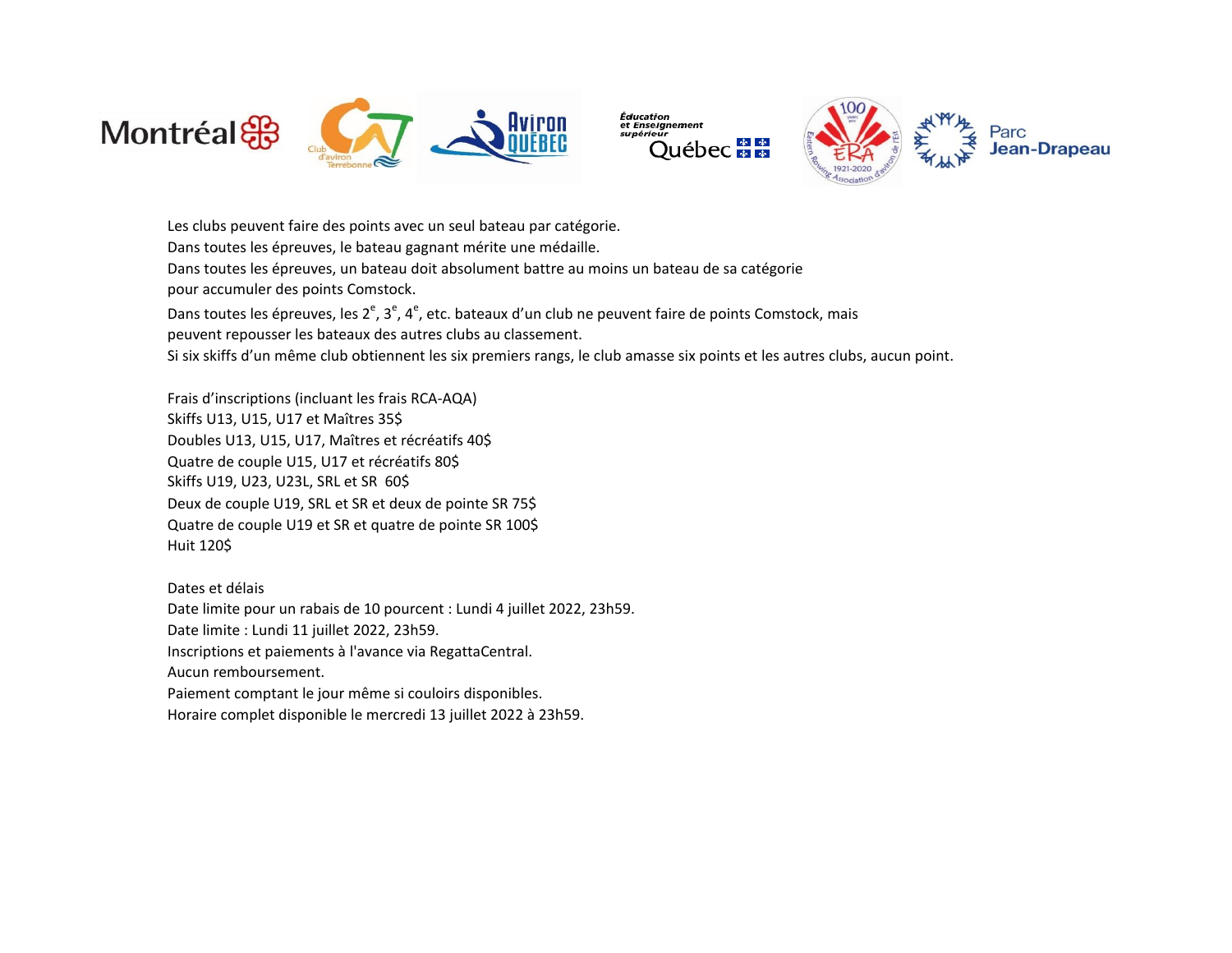



Règlements de course de Rowing Canada Aviron (carte d'identité avec photo obligatoire à la commission de contrôle)

- U13 : né en 2010 ou après (preuve de date de naissance à la commission de contrôle)
- U15 : né en 2008 ou après (preuve de date de naissance à la commission de contrôle)
- U17 : né en 2006 ou après (preuve de date de naissance à la commission de contrôle)
- U19 : né en 2004 ou après (preuve de date de naissance à la commission de contrôle)
- U23 : né en 2000 ou après (preuve de date de naissance à la commission de contrôle)
- Maîtres 21+ : né en 2001 ou avant (preuve de date de naissance à la commission de contrôle)
- Maîtres 50+ : né en 1972 ou avant (preuve de date de naissance à la commission de contrôle)
- Pour les courses Maîtres en 1x et 2x (courses 21, 22, 23, 24, 27 et 28), le système de temps ajusté Henley sera utilisé (voir l'annexe 9

Éducation

- (pages 154 à 157) des règlements de course de RCA, édition 2022.
- Poids légers hommes : maximum 72,5 kg
- Poids légers femmes : maximum 59 kg
- Barreur en huit : minimum 55 kg
- Les participants Maîtres ont le droit de ramer des épreuves de 1000 m et de 2000 m
- Le stationnement P2 sera accessible (22\$). Argent comptant seulement à la caféteria, qui sera limitée à quelques aliments seulement. **APPORTEZ VOTRE LUNCH**. Pas de bouteilles de plastique en vente à la caféteria. Apportez vos propres bouteilles et remplissez-les à la fontaine.
- Il est quand même suggéré de venir en métro, station Parc Jean-Drapeau.

de la régate. RÈGLES SANITAIRES COVID-19. Le comité organisateur respectera les règles nationales et provinciales en vigueur au moment de

URGENCE : COMPOSER LE 514-872-9999. **NE PAS COMPOSER** LE 9-1-1.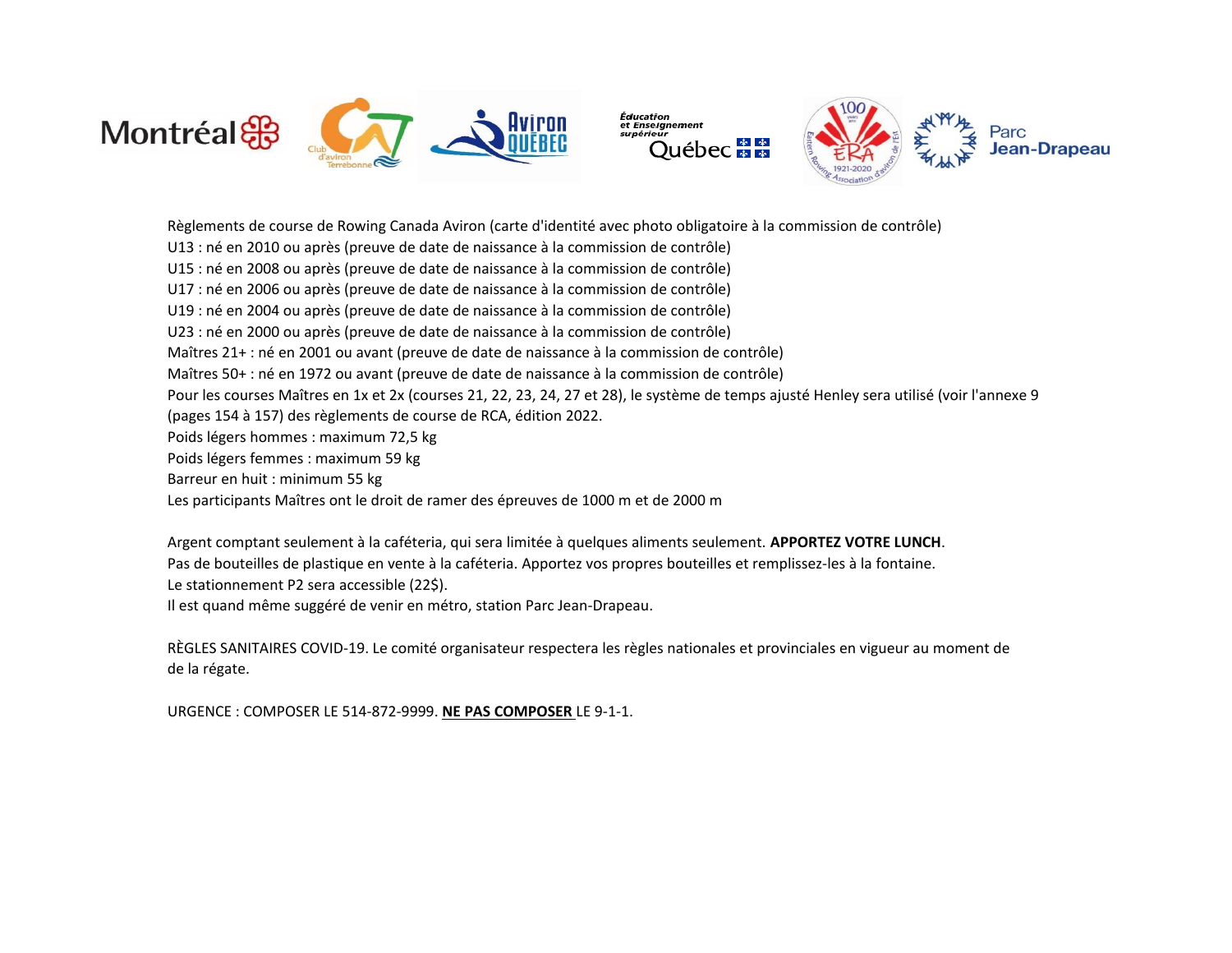



## **RÈGLEMENTS / RULES**

Éducation

Race progression written beside each race. RCA rules apply. Exceptions written below.

Except for Masters 1X and 2X races, all races on NRC format meaning a JR or SR lwt boat can end up in an A final against SR boats.

Categories in 1x : U13 mixed, U15, U17, U19, U23, U23 lwt, SR and SR lwt for both men and women total (15 categories). Except for Masters, all singles MUST complete a time trial on Saturday morning. Categories in Masters 1X : 21+ and 50+ men and women (4 categories) Categories in 2X U13 open, U15 open, U17 girls, U17 open, U19 (m / w), SR-L (m / w), SR (m / w) and Masters (m / w) (12 categories) Categories in 4X : U15 open, U17 open, U19 (m and w), SR (m and w) and Masters (m and w) (8 categories) Categories in 2- : SR men and women (2 categories) Categories in 4- : SR for both men and women total (2 categories) Categorie in 4+ : U17 open (1 categorie) Categories in 8+ SR for both men and women total (2 categories) One recreational race : 2X, 4X ou 8+ open (1 category). No medals. No Comstock points. RCA membership mandatory.

Absolutely NO rowers in events with start time separated by less than 40 minutes.

Absolutely NO use of the same boat in events with start time separated by less than 40 minutes.

It is impossible to change the order of races in this program.

The organising committee could delete C-D-E-F-G finals.

Clubs are responsible to have their crews at the control commission at least 30 minutes before race start. Think about renting extra boats right now !!!!

No after race cool down on the water, but the athletes quarter ergometers room should be open.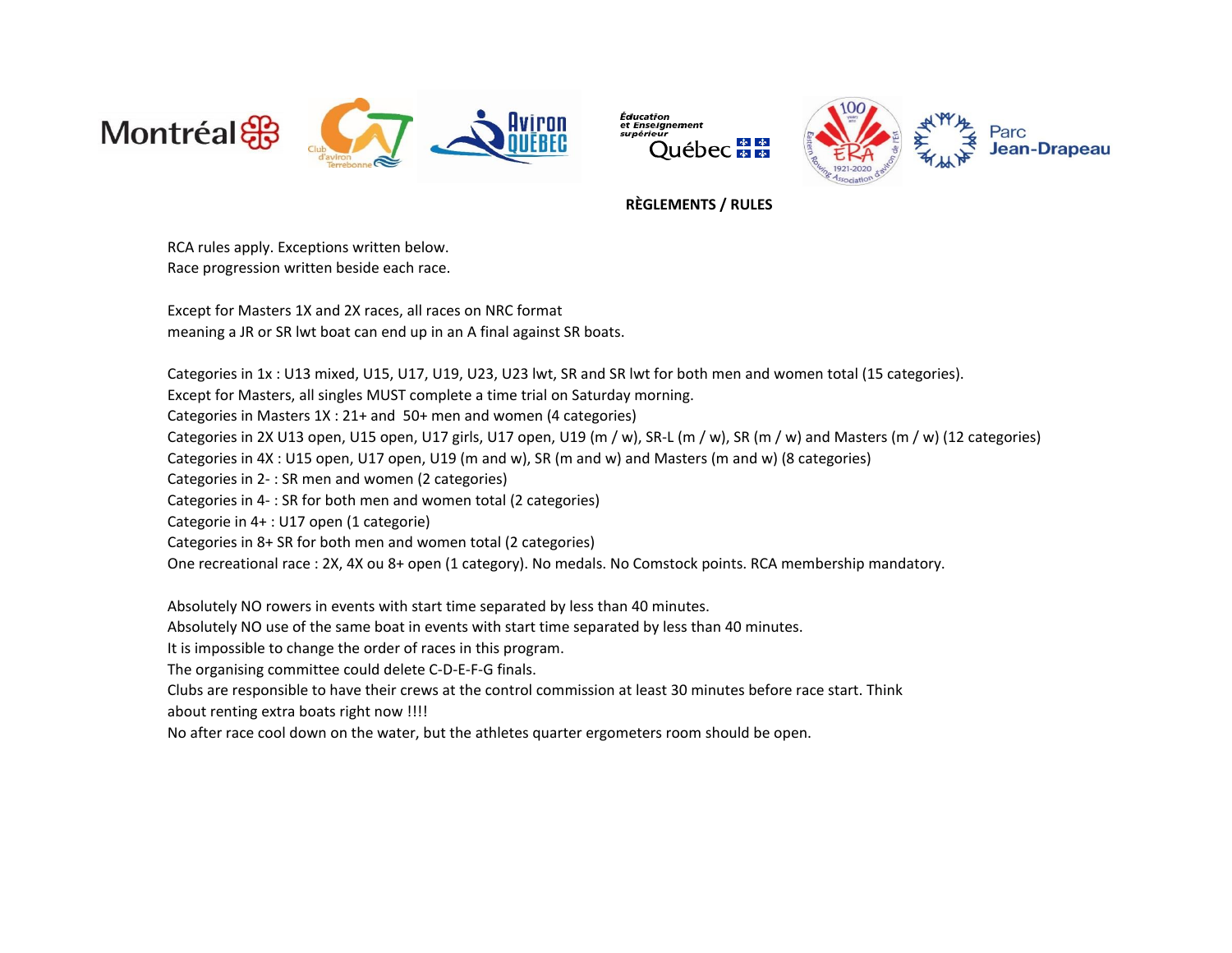



Points for Comstock trophy

6 Boats or more in the category : 1st gets 6 pts; 2nd, 5 pts; 3rd, 4 pts; 4th, 3 pts; 5th, 2 pts; 6<sup>th</sup>, 1pt.

5 Boats in the category : 1st gets 6 pts; 2nd, 4 pts; 3rd, 3 pts; 4th, 2 pts and 5th, 1 pt.

4 Boats in the category : 1st gets 6 pts; 2nd, 3 pts; 3rd, 2 pts and 4th, 1 pt.

3 Boats in the category : 1st gets 6 pts; 2nd, 2 pts and 3rd, 1 pt.

2 Boats in the category : 1st gets 6 pts and 2nd, 1 pt.

Points are multiplied by 1,25 for 2x and 2-; by 1,5 for 4x and 4- and by 2 for 8+.

Clubs can make points with only one boat per event.

In all events, the winning boat gets a medal.

In all events, a boat must beat at least one boat in its category to make Comstock points.

In any event, the second, third, fourth, etc. boats from a club can't make points but can push other clubs

lower in the rankings and points.

If six singles from a club take the first six places in a category, the club makes 6 points and all other clubs make 0 point.

Entry fees (RCA and AQA fees included) Singles U13, U15, U17 and Masters 35\$ Doubles U13, U15, U17, Masters and recreational 40\$ Quads U15, U17 and recreational 80\$ Singles U19, U23, U23L, SR and SRL 60\$ Doubles U19, SRL and SR and Pairs SR 75\$ Quads U19 and SR and Fours SR 100\$ Eights 120\$

Entry deadline for a 10 percent discount : Monday July 4th 2022, 11:59 pm. Entry deadline : Monday July 11th 2022, 11:59 pm. Registration and payments through RegattaCentral No refunds for scratches. Cash registration on day of regatta if empty spots available. Final schedule available July 13th, 11:59 pm.